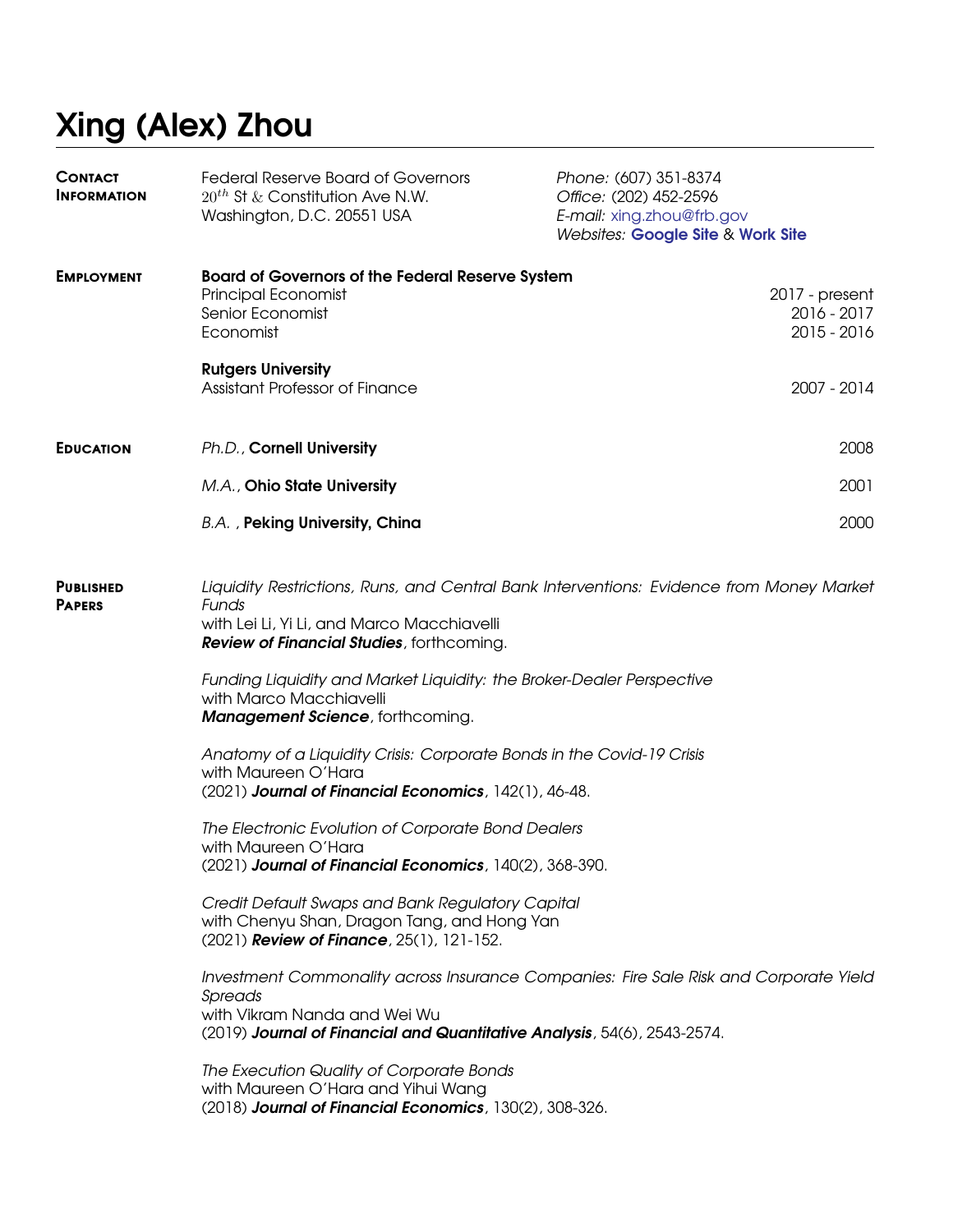*The Volcker Rule and Corporate Bond Market-Making in Times of Stress* with Jack Bao and Maureen O'Hara (2018) *Journal of Financial Economics*, 130(1), 95-113.

*Large Shareholders and Credit Ratings* with Simi Kedia and Shivaram Rajgopal (2017) *Journal of Financial Economics*, 124(3), 632-653.

*Informed Trading in Corporate Bonds prior to Earnings Announcements* with Jason Wei (2016) *Financial Management*, 45(3), 641-674.

*Did Going Public Impair Moody's Credit Rating?* with Simi Kedia and Shivaram Rajgopal (2014) *Journal of Financial Economics*, 114(2), 293-315.

*Informed Bond Trading, Corporate Yield Spreads, and Corporate Default Prediction* with Song Han (2014) *Management Science*, 60(3), 675-694.

*Informed Trading around Acquisitions: Evidence from Corporate Bonds* with Simi Kedia (2014) *Journal of Financial Markets*, 18, 182-204.

*Trade and Information in the Corporate Bond Market* with Tavy Ronen (2014) *Journal of Financial Markets*, 16(1), 61-103.

*Local Market Makers, Liquidity and Market Quality* with Simi Kedia (2011) *Journal of Financial Markets*, 14(4), 540-567.

*The Value of the Floor* with Daniel Weaver (2010) *Review of Quantitative Finance and Accounting*, 35(3), 221-243.

**Working Papers** *Mutual Fund Fragility, Dealer Liquidity Provisions, and the Pricing of Municipal Bonds* with Yi Li and Maureen O'Hara

> *Insurer Funding Stability and Corporate Bond Liquidity* with Maureen O'Hara and Andreas Rapp

*Liquidity in a One-Sided Market: The Role of Dealer-Hedge Fund Relations* with Mathias Kruttli and Marco Macchiavelli

*Assessing Gains from Primary Market Allocations in Corporate Bonds* with Simi Kedia and Thomas Flanagan

*Crimate Risks for Insurers*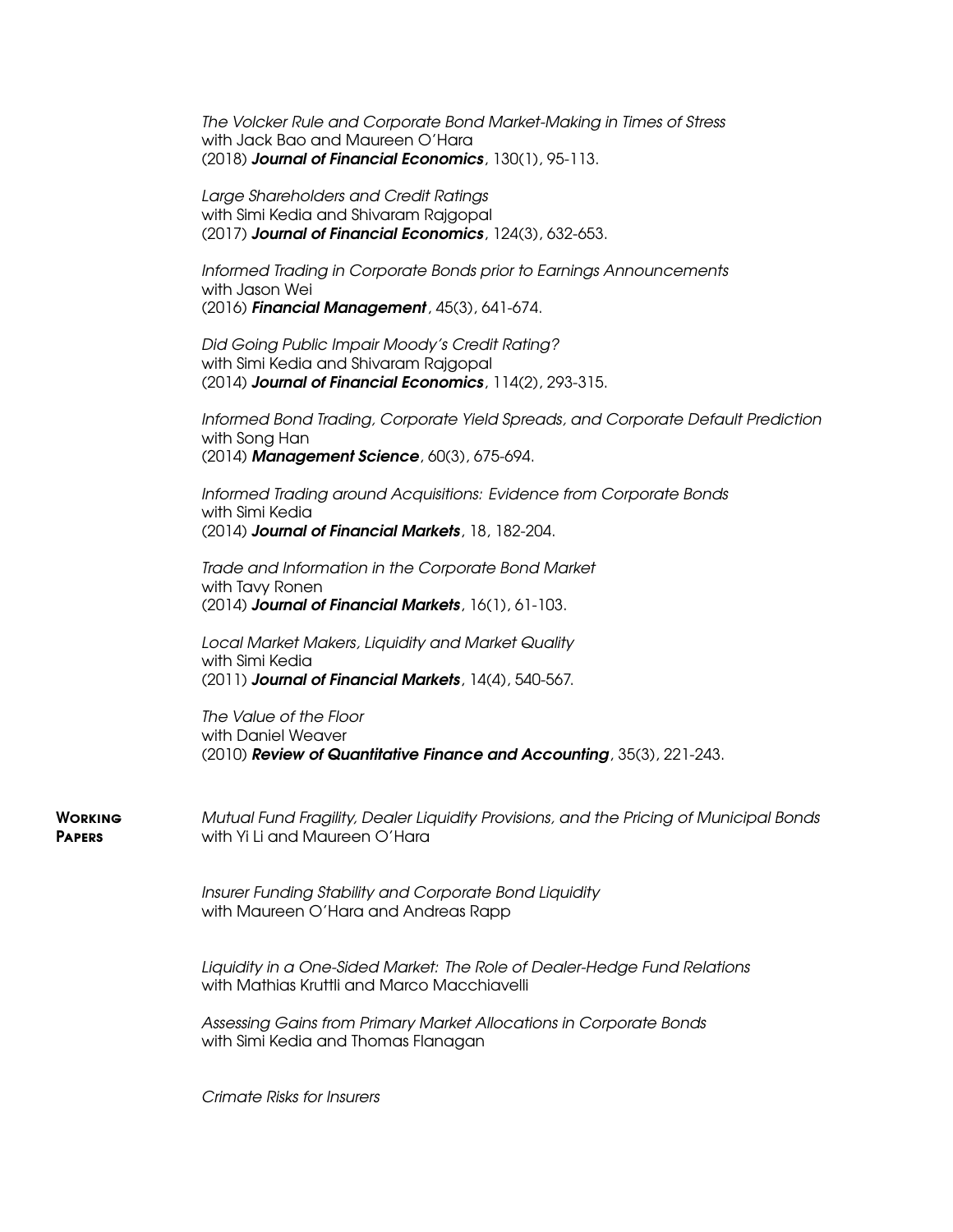with Benjamin Knox

| <b>OTHER</b><br><b>PUBLICATIONS</b>                                                                                                                                        | The Corporate Bond Market Crises and the Government Response<br>with Steven Sharpe<br>(2020) FEDS Notes                                                                                                                                                                                                                                                                                                                                                                                                                                                                                                                                                                                                                                                           |                                                                                |  |
|----------------------------------------------------------------------------------------------------------------------------------------------------------------------------|-------------------------------------------------------------------------------------------------------------------------------------------------------------------------------------------------------------------------------------------------------------------------------------------------------------------------------------------------------------------------------------------------------------------------------------------------------------------------------------------------------------------------------------------------------------------------------------------------------------------------------------------------------------------------------------------------------------------------------------------------------------------|--------------------------------------------------------------------------------|--|
|                                                                                                                                                                            | VAR Models: Estimation, Inferences and Applications<br>with Yangru Wu<br>Handbook of Quantitative Finance and Risk Management: Chapter 90<br>Handbook of Financial Econometrics: Chapter 76                                                                                                                                                                                                                                                                                                                                                                                                                                                                                                                                                                       |                                                                                |  |
| <b>SELECTED</b><br><b>MEDIA MENTIONS</b>                                                                                                                                   | Wall Street Journal (9/20/2017, 1/7/2017, 1/6/2017, 12/30/2016) Financial Times (10/30/2020,<br>$9/15/2020$ , 2/15/2017, 7/30/2014) · <b>Bloomberg</b> (2/21/2014) · <b>Forbes</b> (1/19/2019, 7/29/2014) ·<br>CNNMoney(1/9/2017) · S&P Global (1/12/2017) · VoxEU.org (7/14/2020) · Politico (1/6/2017)<br>· Business Insider (12/27/2016) Institutional Investor (1/11/2017)                                                                                                                                                                                                                                                                                                                                                                                    |                                                                                |  |
| <b>TEACHING</b>                                                                                                                                                            | <b>Rutgers Business School</b><br>· Financial Management (undergraduate)<br>· Financial Markets and Instruments (undergraduate)<br>· Financial Institutions and Markets (graduate)<br>· Asset Pricing and Portfolio Analysis (undergraduate)                                                                                                                                                                                                                                                                                                                                                                                                                                                                                                                      |                                                                                |  |
|                                                                                                                                                                            | <b>Teaching Awards</b><br>Rutgers Business School Junior Faculty Teaching Excellence Award<br><b>Cornell Outstanding Teaching Award</b>                                                                                                                                                                                                                                                                                                                                                                                                                                                                                                                                                                                                                           | 2013<br>2004                                                                   |  |
| <b>PROFESSIONAL</b><br>Editorship:<br>Guest editor of a special issue ("Corporate Credit"), Journal of Risk and Financial Manage-<br><b>SERVICE</b><br><b>ment</b> (2018). |                                                                                                                                                                                                                                                                                                                                                                                                                                                                                                                                                                                                                                                                                                                                                                   |                                                                                |  |
|                                                                                                                                                                            | Referee:<br>Emerging Markets Finance and Trade, Financial Review, International Review of Finance,<br>Journal of Banking and Finance, Journal of Corporate Finance, Journal of Econometrics,<br>Journal of Empirical Finance, Journal of Finance, Journal of Financial and Quantitative<br>Analysis, Journal of Financial Intermediation, Journal of Financial Markets, Journal of Money,<br>Credit and Banking, Journal of Risk and Financial Management, Management Science,<br>North American Journal of Economics and Finance, Pacific-Basin Finance Journal, Review<br>of Finance, Review of Asset Pricing Studies, Review of Financial Studies, Review of Quanti-<br>tative Finance and Accounting, Review of Pacific Basin Financial Markets and Policies. |                                                                                |  |
|                                                                                                                                                                            | <b>Conference Co-Organizer:</b><br>Short-Term Funding Markets Conference                                                                                                                                                                                                                                                                                                                                                                                                                                                                                                                                                                                                                                                                                          | 2020                                                                           |  |
|                                                                                                                                                                            | <b>Conference Program Committee:</b><br><b>Short-Term Funding Markets Conference</b><br>Midwest Finance Association Annual Meeting<br><b>Financial Management Association Annual Meeting</b><br>Conference on Financial Economics and Accounting<br>MIT Asia Conference in Accounting<br>Annual Risk Management Conference<br><b>Grant Assessment:</b>                                                                                                                                                                                                                                                                                                                                                                                                            | 2018, 2019, 2021<br>2021<br>2018 - present<br>2015<br>2014<br>2012, 2013, 2014 |  |
|                                                                                                                                                                            |                                                                                                                                                                                                                                                                                                                                                                                                                                                                                                                                                                                                                                                                                                                                                                   |                                                                                |  |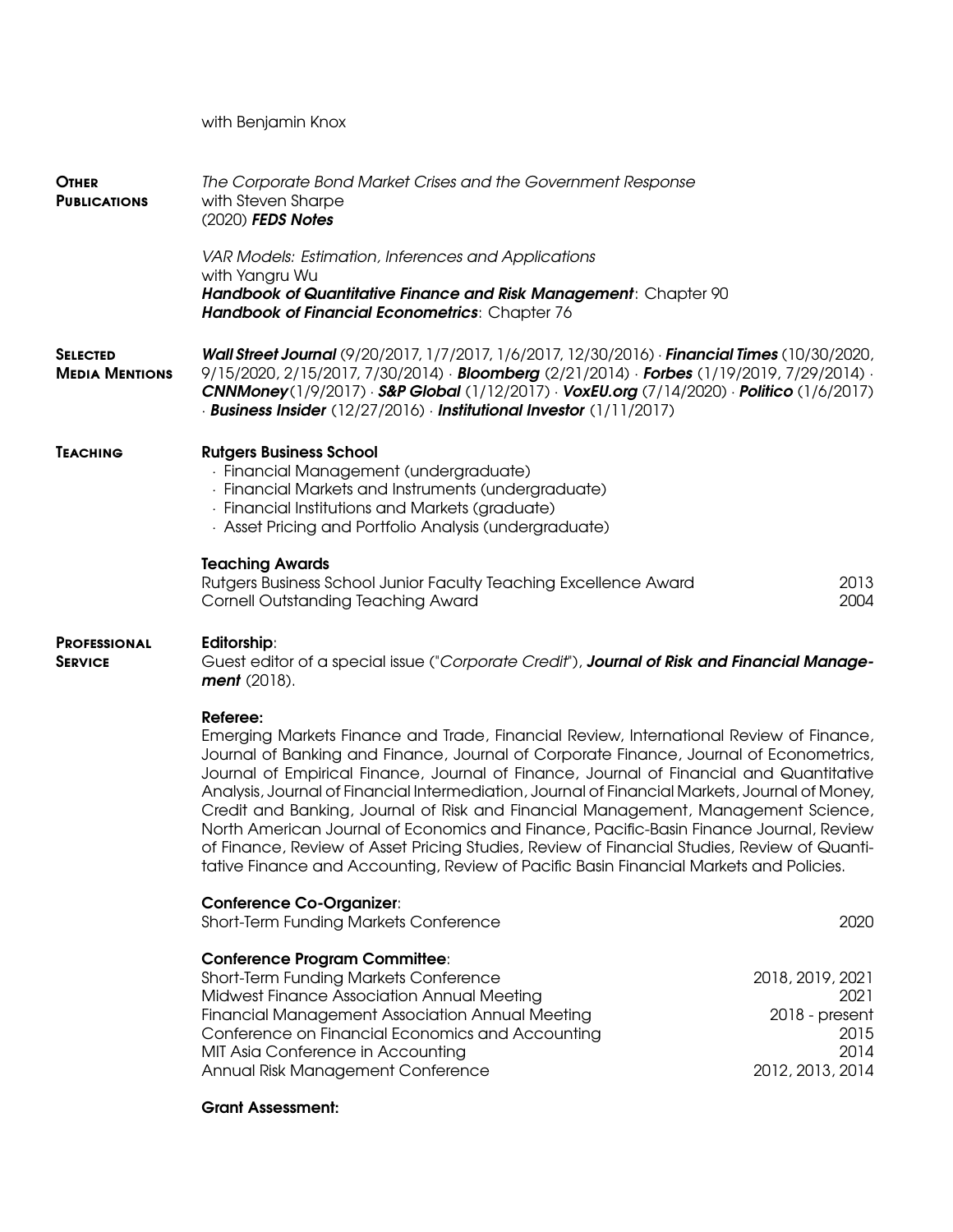The Research Grant Council of Hong Kong

#### **Conference 2022**

**Acceptance, Discussions, and Seminars**

American Finance Association Annual Meeting, Southern Methodist University, University of Texas at Dallas, Midwest Finance Association Annual Meeting (discussant).

#### **2021**

Western Finance Association Annual Meeting, American Finance Association Annual Meeting, Northern Finance Association Annual Meeting, China International Conference in Finance Annual Meeting, Annual Conference on Financial Market Regulation, ECB Money Market Conference, Municipal Finance Conference, Municipal Finance Workshop, China International Forum on Finance and Policy, Office of Financial Research at the U.S. Department of Treasury, Norges Bank, Federal Reserve Board of Governors, Texas A&M University, University of Delaware, Western Finance Association Annual Meeting (discussant), China International Conference in Finance Annual Meeting (discussant).

### **2020**

Annual Conference on Financial Market Regulation, Fixed Income and Financial Institutions Conference, Conference on the Impact of Post-Crisis Regulation on Financial Markets, Conference on Financial Stability.

## **2019**

NBER Summer Institute (Risks of Financial Institutions), Financial Intermediation Research Society Annual Meeting, Short-Term Funding Markets Conference, Chicago Financial Institutions Conference, Conference on "Financial System of the Future", China Fintech Research Conference, Shanghai Advanced Institute of Finance.

# **2018**

Financial Management Annual Meeting (session chair), Cornell University.

### **2017**

Western Finance Association Annual Meeting, Annual Conference on Financial Market Regulation, Wharton Conference on Financial Regulation and the Rule of Law, Office of Financial Research at the U.S. Department of Treasury, Financial Intermediation Research Society Annual Meeting, RiskLab/BoF/ESRB Conference on Systemic Risk Analytics, IFABS 2017 Oxford Conference, Federal Reserve Summer Financial Policy Conference, International Workshop on Financial System Architecture & Stability, Chicago Financial Institutions Conference (discussant), Midwest Finance Association Conference (discussant).

### **2016**

Western Finance Association Annual Meeting, Financial Intermediation Research Society Annual Meeting, University of British Columbia Winter Finance Conference, Kyle Conference at University of Maryland, Financial Economics and Accounting Annual Conference, University of Washington Summer Finance Conference, China International Conference in Finance, MIT Asia Conference in Accounting, Federal Reserve Board of Governors, Financial Management Association Annual Meeting, Conference on Current Topics in Financial Regulation at University of Notre Dame, System Committee Meeting on Financial Structure and Regulation at Federal Reserve Bank of San Francisco, Financial Stability Board Workshop on Systemic Stress, Investor Behavior and Market Liquidity, Financial Innovation Conference (discussant), Annual Conference on Financial Market Regulation (discussant).

# **2015**

American Finance Association Annual Meeting, Fordham University, Federal Reserve Board of Governors.